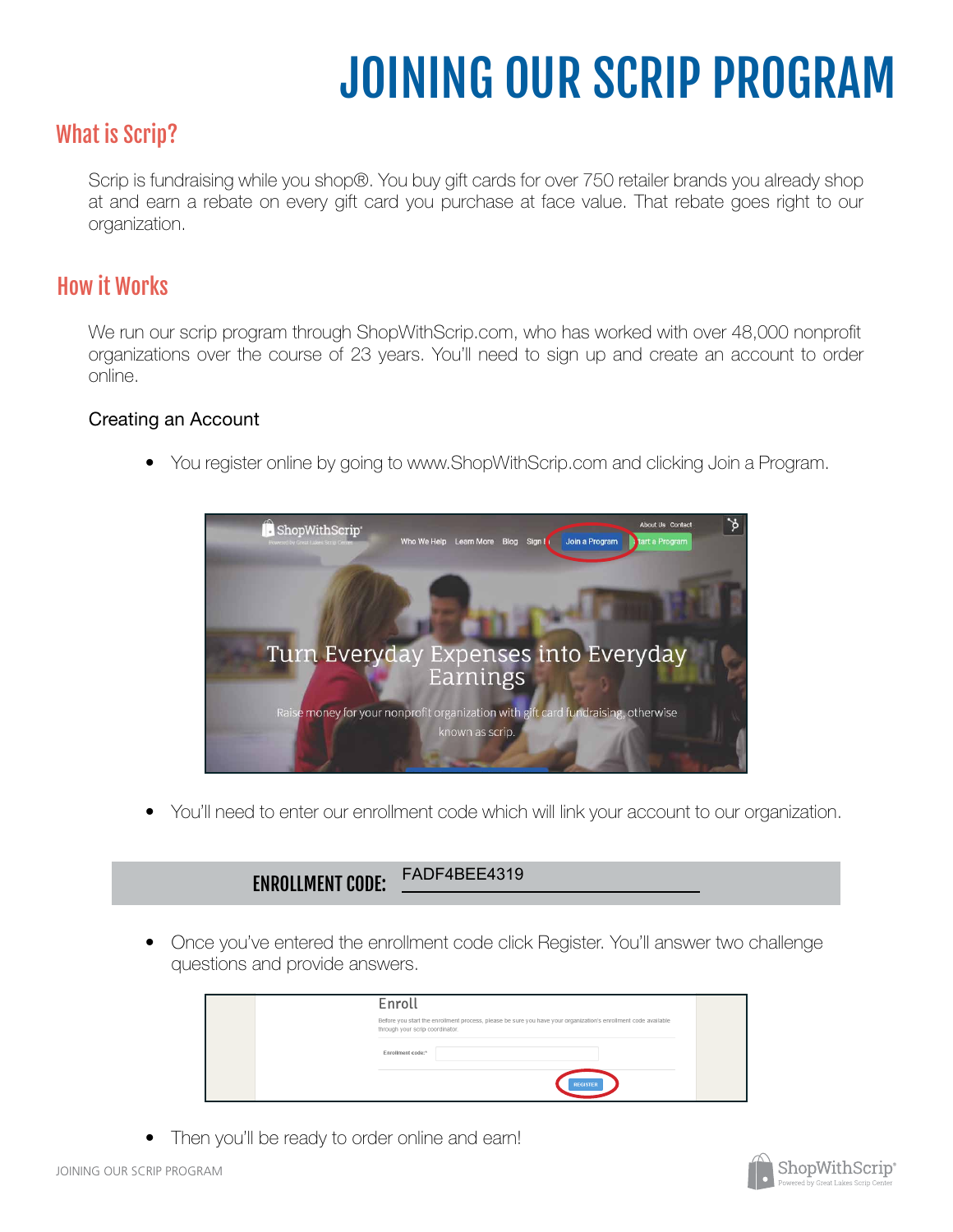# Potential Earnings with Scrip

For your first order, you might just purchase scrip for your gas and groceries. Once you get used to it, though, you can earn on every section of your budget, including: dining out, shopping, home improvement, and travel and vacations.

| <b>ITEM</b>                                     | <b>AVERAGE REBATE</b> | <b>SPENDING PER MONTH</b> | <b>EARNINGS PER YEAR</b> |
|-------------------------------------------------|-----------------------|---------------------------|--------------------------|
| <b>GROCERIES</b>                                | 4%                    | <b>\$335</b>              | <b>\$160</b>             |
| <b>FOOD OUT: CASUAL</b><br><b>AND FAST FOOD</b> | 8%                    | <b>\$250</b>              | <b>\$240</b>             |
| <b>GAS</b>                                      | 3%                    | <b>S175</b>               | \$60                     |
| <b>ENTERTAINMENT</b>                            | 5%                    | <b>\$240</b>              | <b>\$140</b>             |
| <b>CLOTHING AND</b><br><b>ACCESSORIES</b>       | 9%                    | <b>\$150</b>              | <b>\$170</b>             |
| <b>HOME IMPROVEMENT</b>                         | 4%                    | <b>\$150</b>              | \$70                     |
| <b>VACATIONS</b>                                | 6%                    | <b>\$330</b>              | <b>\$240</b>             |
| <b>TOTAL</b>                                    |                       | \$1,630<br>per month      | \$1,080<br>per year!     |

Look at what you could earn:

Numbers based on national averages for a family of four

# Scrip Products







JOINING OUR SCRIP PROGRAM

**Physical Gift Cards** — These are the same gift cards you get at the store. Use them instead of cash or a credit card.

**Reload and ReloadNow<sup>®</sup>**  $-$  Some physical gift cards are available for either Reload or ReloadNow. Register an eligible gift card you purchased from ShopWithScrip and add funds to it when the balance is running low. Funds will be added overnight for cards that offer Reload, and instantly for ones that offer ReloadNow when you pay with PrestoPay™.

**ScripNow**<sup>®</sup>  $-$  ScripNow is an eGift card that you can buy and receive instantly. You can print off an eGift card, or redeem it on your mobile device for certain retailers. They are immediately available when you use online payments.